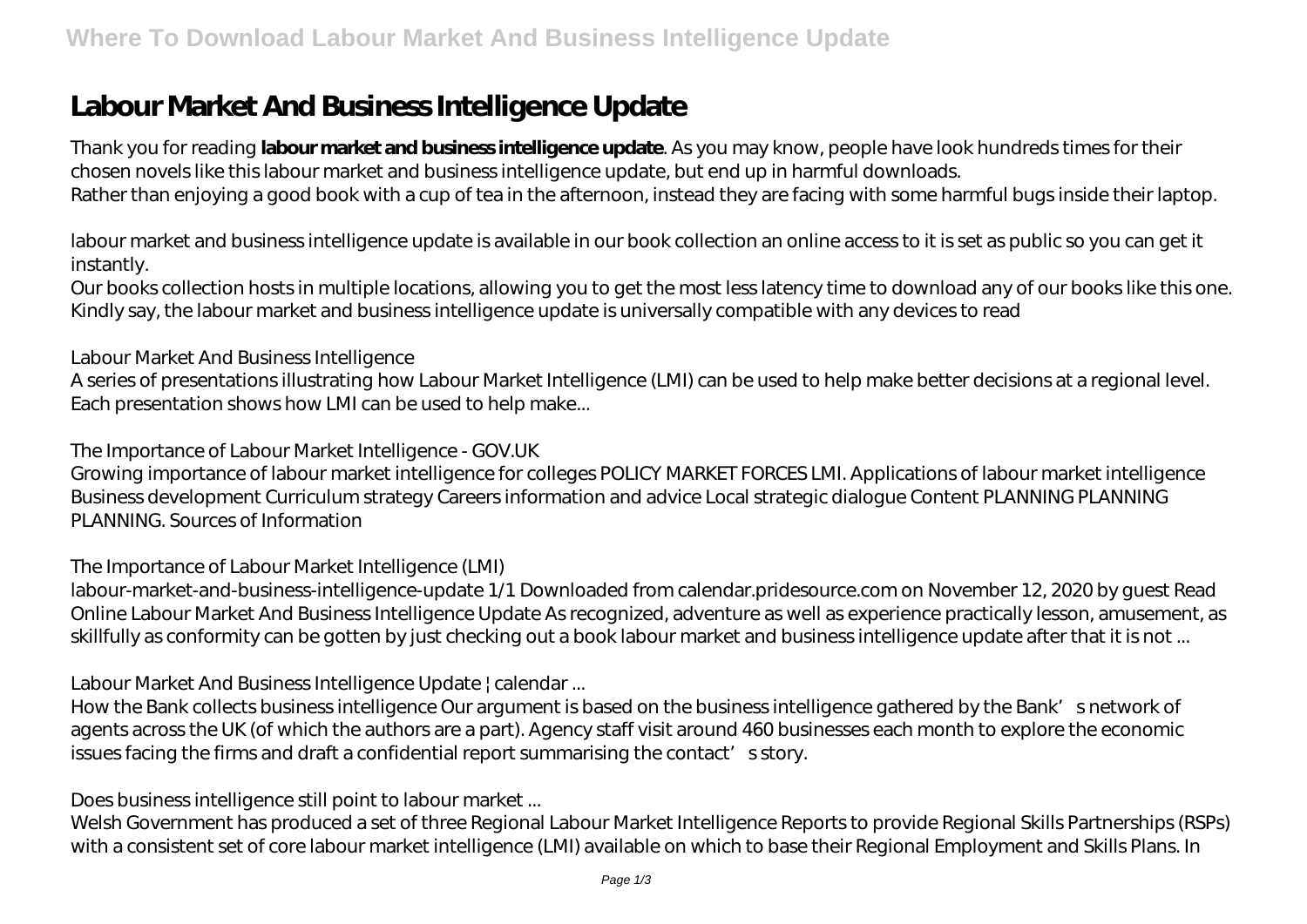addition to aiding the Regional Skills Partnerships, the Regional LMI Reports should form an easily accessible source of regional LMI for all users.

#### *Labour Market Intelligence | Business Wales Skills Gateway*

The first is an introduction to a framework for UKCES Labour Market Intelligence and the second discusses how to apply this at a local level. Information to intelligence: Local labour market ...

## *UKCES local labour market intelligence (LMI) - GOV.UK*

Labour Market Intelligence (LMI) and Labour Market Information. LMI is a term used to describe raw data in the form of 'hard' quantitative data or 'soft' qualitative information. Labour Market Information is used as a tool in creating Labour Market Intelligence. (Source: Information to local intelligence, guidance on labour market assessments - UK Commission for Employment and Skills).

## *Labour Market | Business Wales Skills Gateway*

Download Free Labour Market And Business Intelligence Update Labour Market Intelligence | Business Wales Skills Gateway Location: Ministry of Labour and Social Security, 1F North Street, Kingston, Jamaica W.I. Phone numbers: 876-922-9500-8 876-924-9436 (Labour Market Information) Labour Market Intelligence – LMIS Research and business intelligence.

## *Labour Market And Business Intelligence Update*

APPENDIX ii- Labour Market and Business Intelligence Update Elevate Joint Committee Meeting - 17 July 2015 Labour Market and Business Intelligence Update 1. Youth unemployment and NEETs in Berkshire (see accompanying paper) Headlines There are approximately 8,100 unemployed young people (aged 16-24 year olds) in

## *Labour Market and Business Intelligence Update*

Ministry of Labour and Social Security, 1F North Street, Kingston, Jamaica W.I. Phone numbers: 876-922-9500-8 876-924-9436 (Labour Market Information) Fax 876-948-7042; E-mail: customerservice@lmis.gov.jm; The opening hours are: Monday - Thursday 8:30am - 5pm Fridays 8:30am - 4pm

## *Labour Market Intelligence – LMIS*

To contact the Coronavirus Business Support Helpline call 01642 662777 or email support@teesvalley-ca.gov.uk open 24/7. Close. ... Labour Market Intelligence Factsheets. Home » Research & Intelligence » Education, Employment and Skills » Labour Market Intelligence Factsheets. Advanced Manufacturing Factsheet. Chemical Process Factsheet ...

## *Labour Market Intelligence Factsheets - Tees Valley ...*

LABOUR MARKET INTELLIGENCE. ENABLING BETTER DECISIONS. High quality labour market intelligence (LMI) is vital for a healthy well-